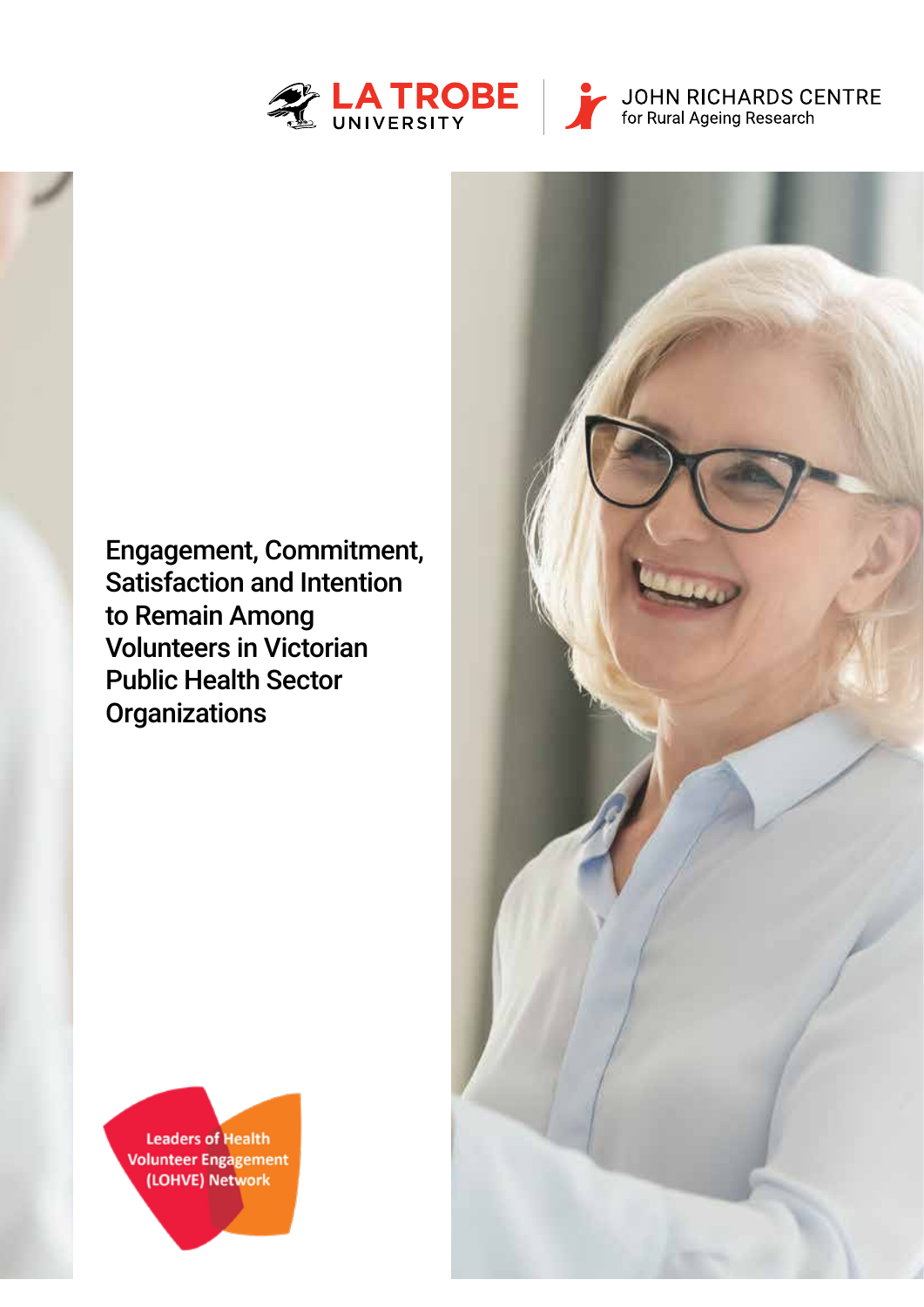### Authorship:

Rachel Winterton<sup>1</sup>, Suzanne Hodgkin<sup>2</sup>, Kerryn Mitchell<sup>3</sup>, Tracey O'Neill<sup>4</sup> and Sharon Walsh<sup>5</sup>

- <sup>1</sup> John Richards Centre for Rural Ageing Research, La Trobe University
- 2 School of Allied Health, Australian Catholic University
- 3 Northeast Health Wangaratta
- 4Austin Health
- 5 Bendigo Health

To be cited as: Rachel Winterton, Suzanne Hodgkin, Kerryn Mitchell, Tracey O'Neill and Sharon Walsh (2020), *Engagement, commitment, satisfaction and intention to remain among volunteers in Victorian public health sector organizations*. John Richards Centre for Rural Ageing Research, La Trobe University.

### Acknowledgements:

This work was funded by the Department of Health and Human Services, and the project team would like to thank Josephine Beer, Perla Protacio and Jen Pascoe from the Volunteering – Disability and Communities Branch for their ongoing support and contributions to this project. The origins of this work, and its development, were championed by the Leaders of Health Volunteer Engagement (LOHVE) network.

We also wish to acknowledge the support of the project advisory group, who provided feedback and guidance in relation to survey development:

- Perla Protacio, Josephine Beer (Department of Health and Human Services, Volunteering - Disability and Communities Branch)
- Scott Miller (Volunteering Victoria)
- Cheryl Holmes (Spiritual Health Association)
- Tracey O'Neill (Austin Health)
- Meagan Ward (Department of Health and Human Services)

Thank you to Dr Samantha Clune, who provided significant research assistance within this project.

We would also like to thank the health service volunteers who contributed their perspectives so generously.

### Ethical approval:

This research received ethical approval from the following organisations:

- Austin Health (HREC/57528/Austin-2019; SSA/57528/Austin-2019)
- Northeast Health Wangaratta (SSA/57528/NEHW-2020-201007)
- Bendigo Health (SSA/57528/BHCG-2020-210489)
- La Trobe University (HREC/57528/Austin-2019- LTU)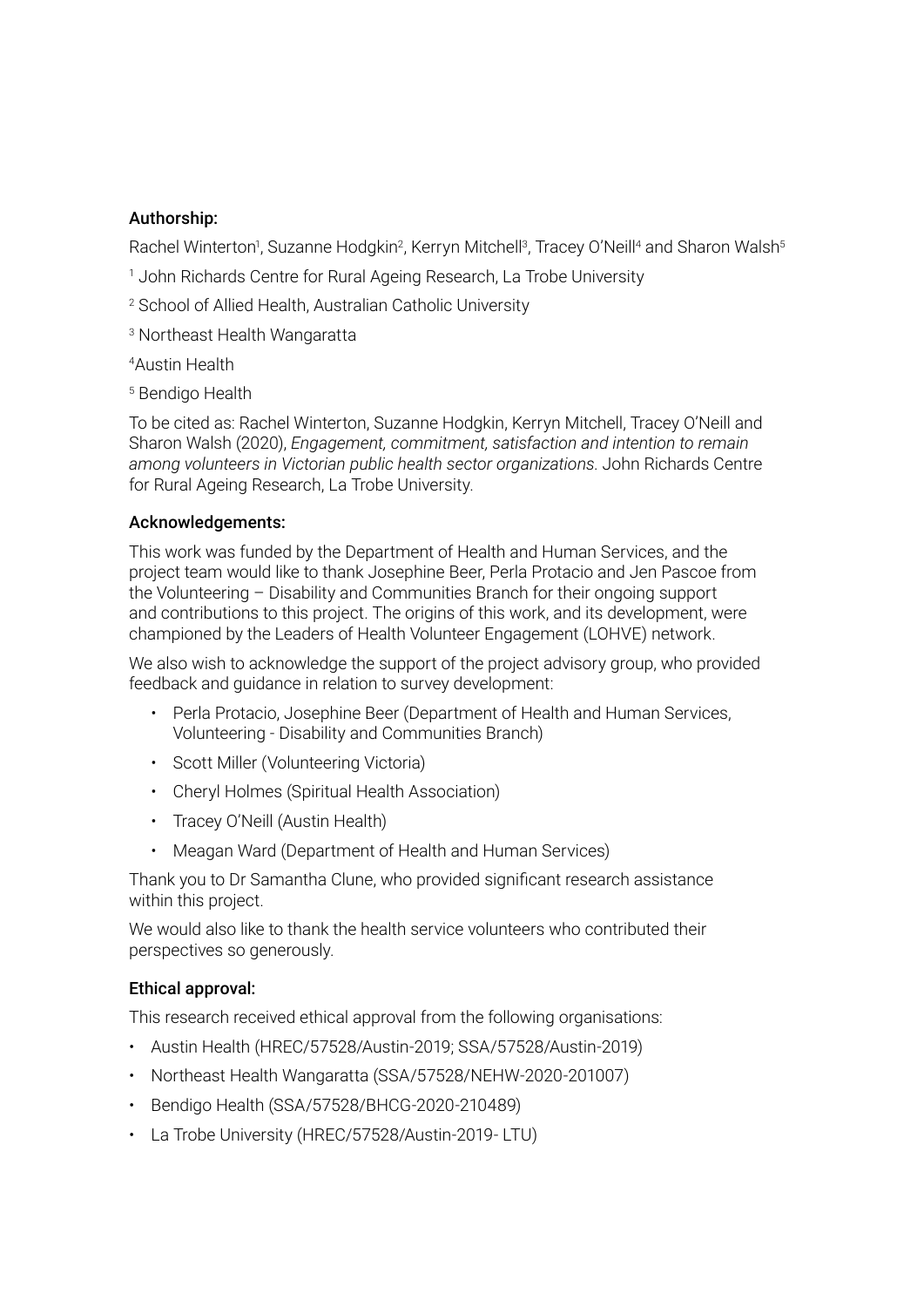# **EXECUTIVE SUMMARY**

- This study aimed to explore factors that influence intention to remain among volunteers in Victorian public health sector organizations.
- In July 2020, a survey was administered to volunteers aged over 18 years within three public health sector hospitals in Victoria using an online survey platform (Qualtrics), which asked about:



# **KEY FINDINGS**

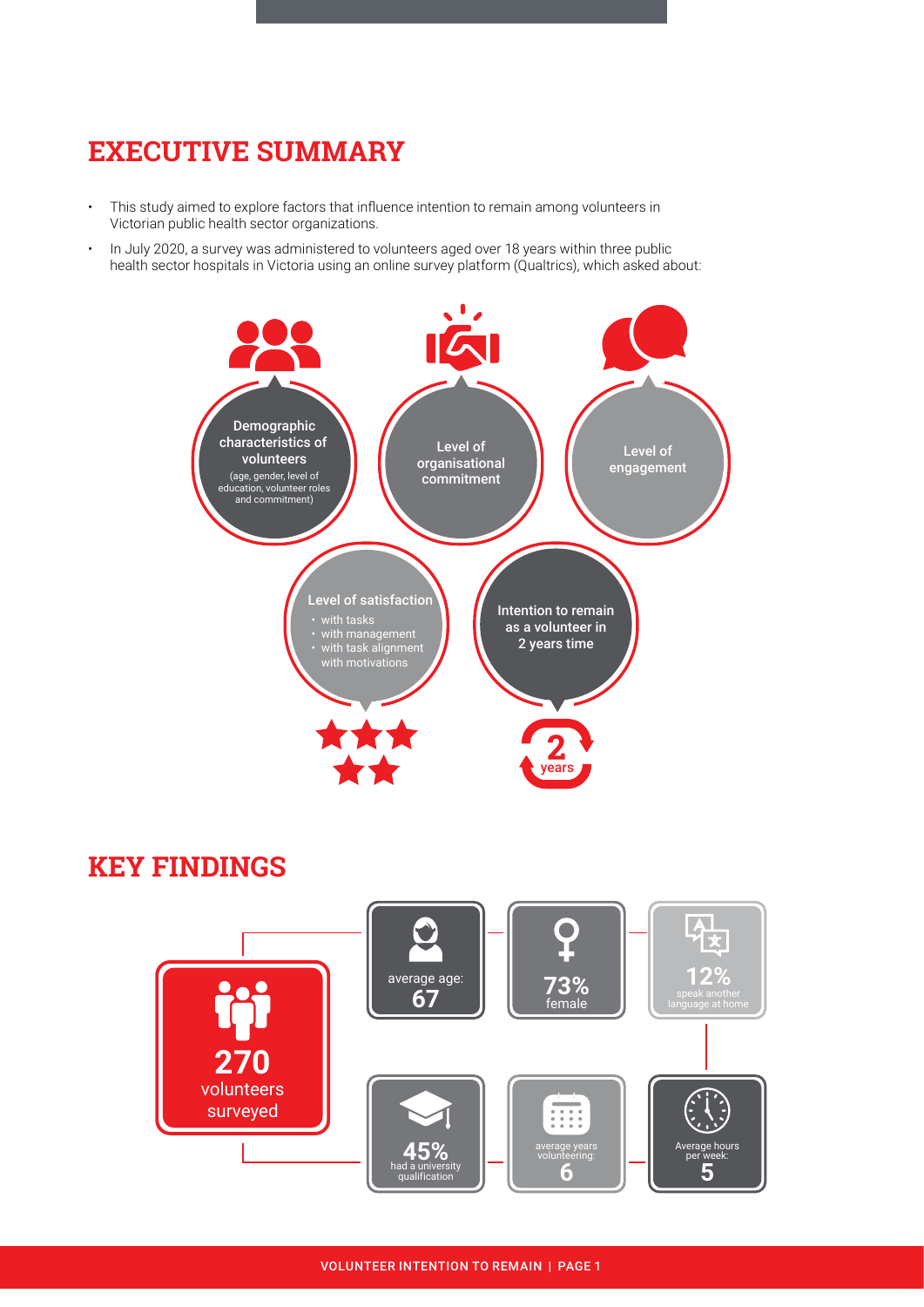# **KEY FINDINGS continued**



#### **STRATEGIES**

Health organisations and volunteer managers should have specific strategies and activities integrated into their volunteer programs to ensure that volunteers feel engaged and committed.

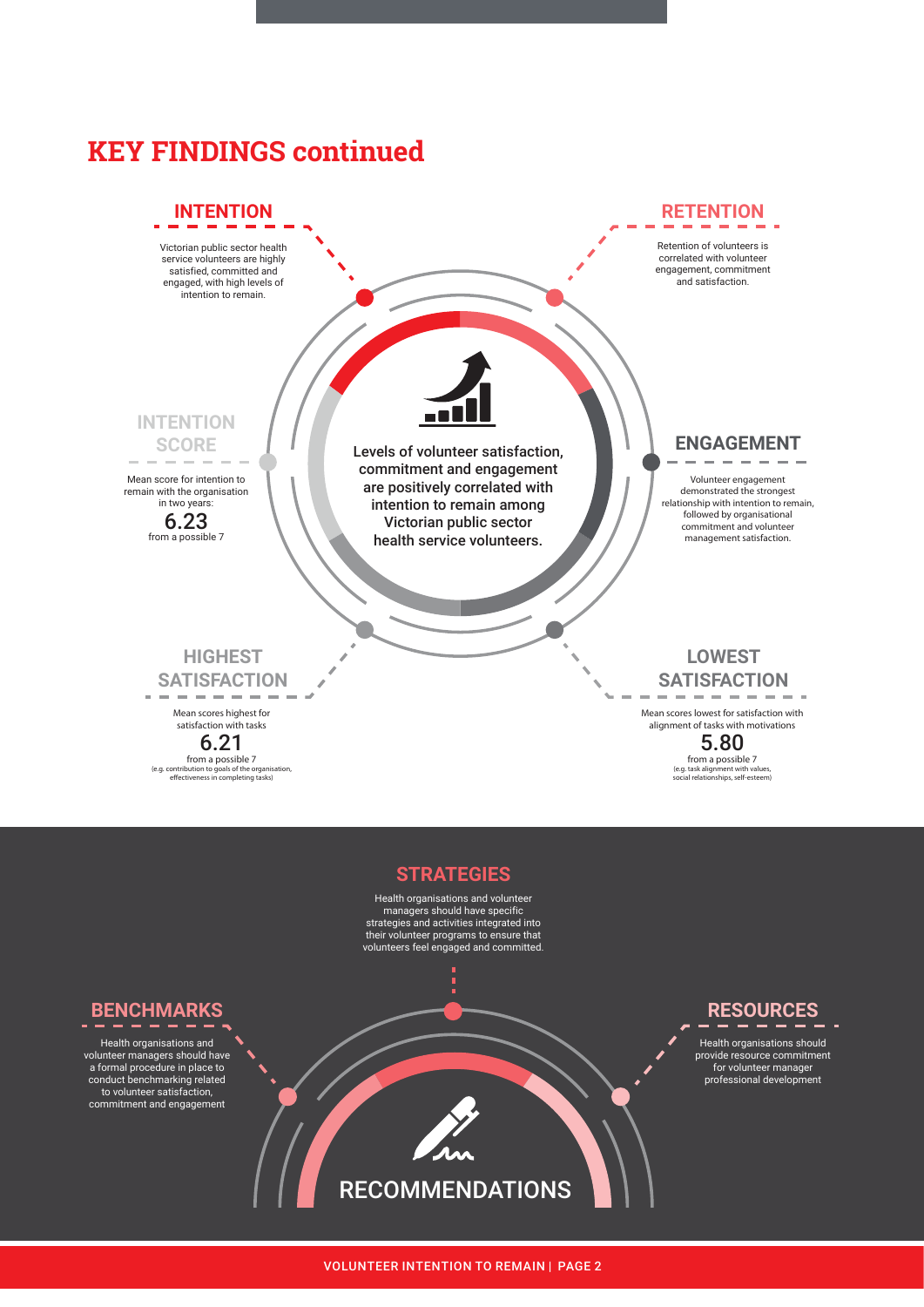# **1. INTRODUCTION AND BACKGROUND**

This study aimed to explore factors that influence intention to remain among volunteers in Victorian public health sector organizations. It examined:

- The relationship between volunteer satisfaction (with management, with tasks performed and the extent to which motivations are realised), organisational commitment, volunteer engagement and intention to remain
- Whether differences in individual characteristics (age, gender, education level) are observed in relation to volunteer satisfaction, organisational commitment, volunteer engagement and intention to remain.

Volunteers play a key role in providing care within health and aged care services, due to resource constraints within the health system (Radha Prabhu, Hanley et al. 2008). 11% of volunteers in Victoria are engaged within health settings (Ministerial Council for Volunteers 2017), with this support compensating for restricted funding. and increasing quality of care within hospital settings (Rogers, Rogers et al. 2013). A Canadian study of hospital volunteering found that for each dollar that was spent on volunteers, \$6.84 in value was gained (Handy and Srinivasan 2004).

It is important to understand factors that influence volunteers' intention to remain within health service settings, in order to maintain this critical workforce. Studies have identified a series of factors associated with intention to remain in general volunteer populations, inclusive of:

*Volunteer satisfaction*, which reflects 1) the extent to which volunteer tasks are aligned with volunteer motivations, 2) satisfaction with tasks and 3) satisfaction with volunteer management (Vecina, Chacón et al. 2009).

*Organisational commitment,* which encompasses identification with a particular organisation, aligned with belief in and acceptance of its goals and values, and the willingness to make an effort for the benefit of the organisation and the desire to remain a member (Mowday, Steers et al. 1979).

*Volunteer engagement,* which reflects a positive, fulfilling, task-related state of mind associated with volunteer work (Bakker, Schaufeli et al. 2008, Vecina, Chacón et al. 2012)

However, there is limited research exploring levels of satisfaction, commitment and engagement among health service volunteers, and how these impact on decisions to remain engaged in volunteering. Understanding this is important in the context of challenges associated with volunteer management, recruitment and retention in health services both in Australia (Radha Prabhu, Hanley et al. 2008, O'Donohue and Nelson 2009), and internationally (Handy and Srinivasan 2004, Handy and Srinivasan 2005, Rogers, Rogers et al. 2013). Effective management of volunteers has been identified as critical in ensuring patient satisfaction and outcomes and positive community perceptions of health services (Hotchkiss, Fottler et al. 2008, O'Donohue and Nelson 2009, Ferreira, Proença et al. 2015).

Recognising factors that influence volunteer intention to remain within health settings is essential to inform key policies and initiatives aimed at supporting volunteering within health services, and in developing capacity of volunteer leaders and health organisations to better support their volunteer workforce. At a broader level, the current Victorian Volunteer Strategy (Victorian Government 2020) highlights engagement of volunteers and quality of volunteer experiences as priority areas. This research will contribute to the development of bestpractice strategies associated with volunteer retention.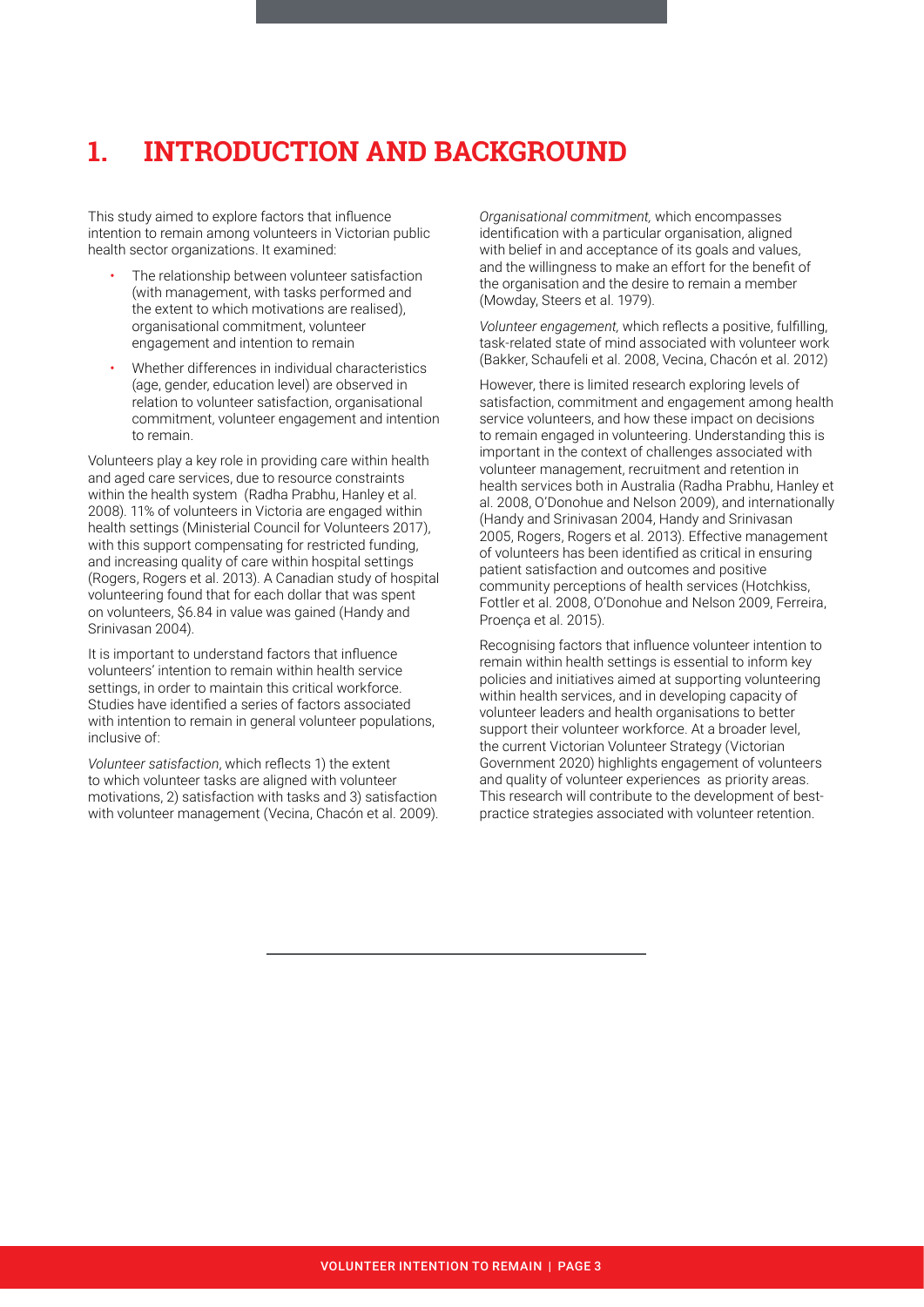# **2. METHODS**

In July 2020, a cross-sectional survey was administered to volunteers aged over 18 years within three public health sector hospitals in Victoria using an online survey platform (Qualtrics). The characteristics of the services are listed in the below table:

#### *Table 1: Health service characteristics*

| HS1             | 2.6 FTE volunteer management staff |
|-----------------|------------------------------------|
| (Metropolitan)  | 500 volunteers                     |
| HS <sub>2</sub> | 2.0 FTE volunteer management staff |
| (Regional)      | 300 volunteers                     |
| HS3             | 0.8 FTE volunteer management staff |
| (Sub-regional)  | 225 volunteers                     |

Surveys were circulated directly to current volunteers by email using organisational mailing lists, and the survey was promoted in volunteer department newsletters and flyers. Participants were invited to contact the research team directly for a hard copy survey. The survey included the following components:

*Demographic data:* Participants completed questions asking for their gender, age, level of education, length of time volunteering within the hospital, cultural and ethnic affiliation, hours of volunteering completed within the hospital each week, and hospital area/s in which they volunteered.

*Volunteer Engagement:* Participants completed the nine item Utrecht Work Engagement Scale (UWES-9) (Schaufeli, Bakker et al. 2006), which was slightly adapted for Australian volunteers. Examples of the items included: 'I am enthusiastic about my volunteer work', 'time flies when I am volunteering', 'my volunteer work inspires me', 'I feel happy when I am volunteering'. Responses to the nine items ranged from 1 (totally disagree) to 7 (totally agree).

*Organisational Commitment:* Participants completed the nine item Organisational Commitment Questionnaire (VCOM) (Mowday, Steers et al. 1979).The following reflect examples of items that were included: 'I strive to do more than is normally expected to help this organisation achieve its objectives', 'I really care about the future of this organisation', 'I feel that my values are very similar to the organisation's', 'I am proud to say that I am part of this organisation'. Responses to the nine items ranged from 1 (totally disagree) to 7 (totally agree).

*Volunteer Satisfaction:* Participants completed the Volunteer Satisfaction Index (VSI) (Vecina, Chacón et al. 2009) which contained three subscales. Responses to all items within these scales ranged from 1 (totally disagree) to 7 (totally agree).

- The first subscale the Volunteer Functions Inventory (VSI-M) contained 6 items and measured the extent to which volunteer tasks aligned with volunteer motivations. Examples of items included: 'The tasks that I perform allow me to learn new and interesting things', 'The tasks that I perform provide me with the opportunity to develop new social relationships', and 'The tasks that I perform make me feel important and increase my self-esteem'.
- The second subscale included four items related to satisfaction with tasks (VSI-TA). Examples of items included: 'I believe that my volunteer activity supports the goals of my organisation', 'I can easily tell if I am performing my duties well', 'I am satisfied with how effectively I do the tasks that I am entrusted with'.
- The third subscale included seven items related to satisfaction with volunteer management (VSI-MA). Examples of items included: 'I am satisfied with how the organisation manages volunteers', 'I am satisfied with the amount and frequency of communication between volunteers and paid staff', 'I am satisfied with the recognition of the role of volunteering in the organisation'.

**Intention to remain:** As per the study by Vecina et al (2012), participants were asked if they were likely to continue volunteering with the organisation in the next 2 years (INT). Measurement was on a 7-point scale ranging from 1 (absolutely unlikely) to 7 (totally likely).

#### *Analysis*

The internal consistency for each validated scale was calculated using Cronbach's alpha, with all scales deemed reliable (range from 0.83-0.91). The following statistical calculations were completed:

- Descriptive statistics were performed for demographic items (gender, age, volunteer area, education, ethnicity, area of volunteering and hours performed each week).
- Sub-scores for items within each scale were calculated (volunteer engagement, volunteer commitment; volunteer satisfaction with motivation; volunteer satisfaction with tasks; volunteer satisfaction with management; and intention to remain. Response percentages, mean scores, range and standard deviations for each scale item were calculated.
- Inferential statistics were used to examine correlations between volunteer engagement, commitment, and satisfaction scales and intention to remain. Comparisons between age groups; education levels, and male and female volunteers were examined through independent t-tests.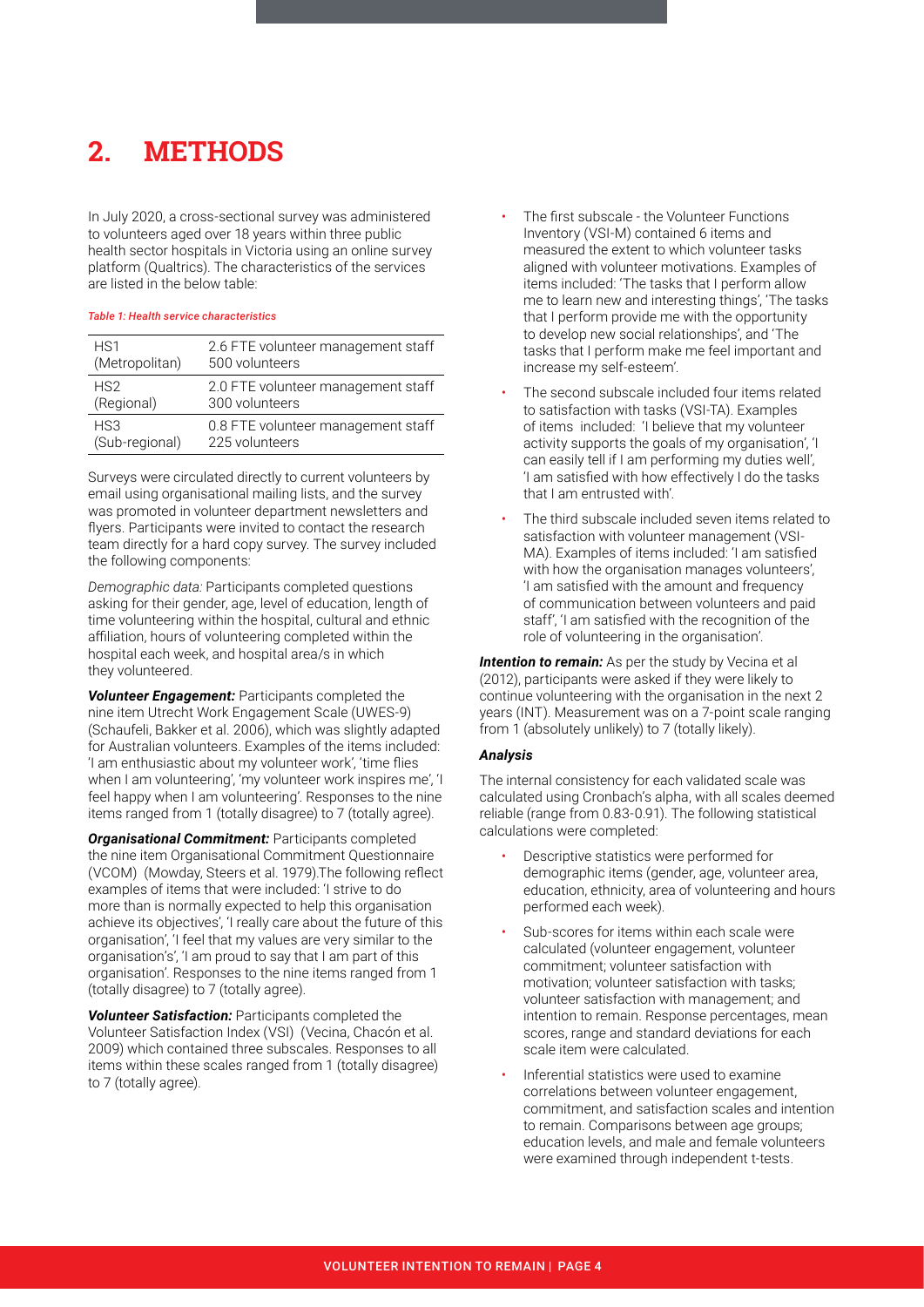# **3. FINDINGS**

270 completed surveys were returned across the three organisations, with participant characteristics listed below. It should be noted that a small number of participants had completed their training but were yet to commence formal volunteering due to the COVID-19 pandemic.

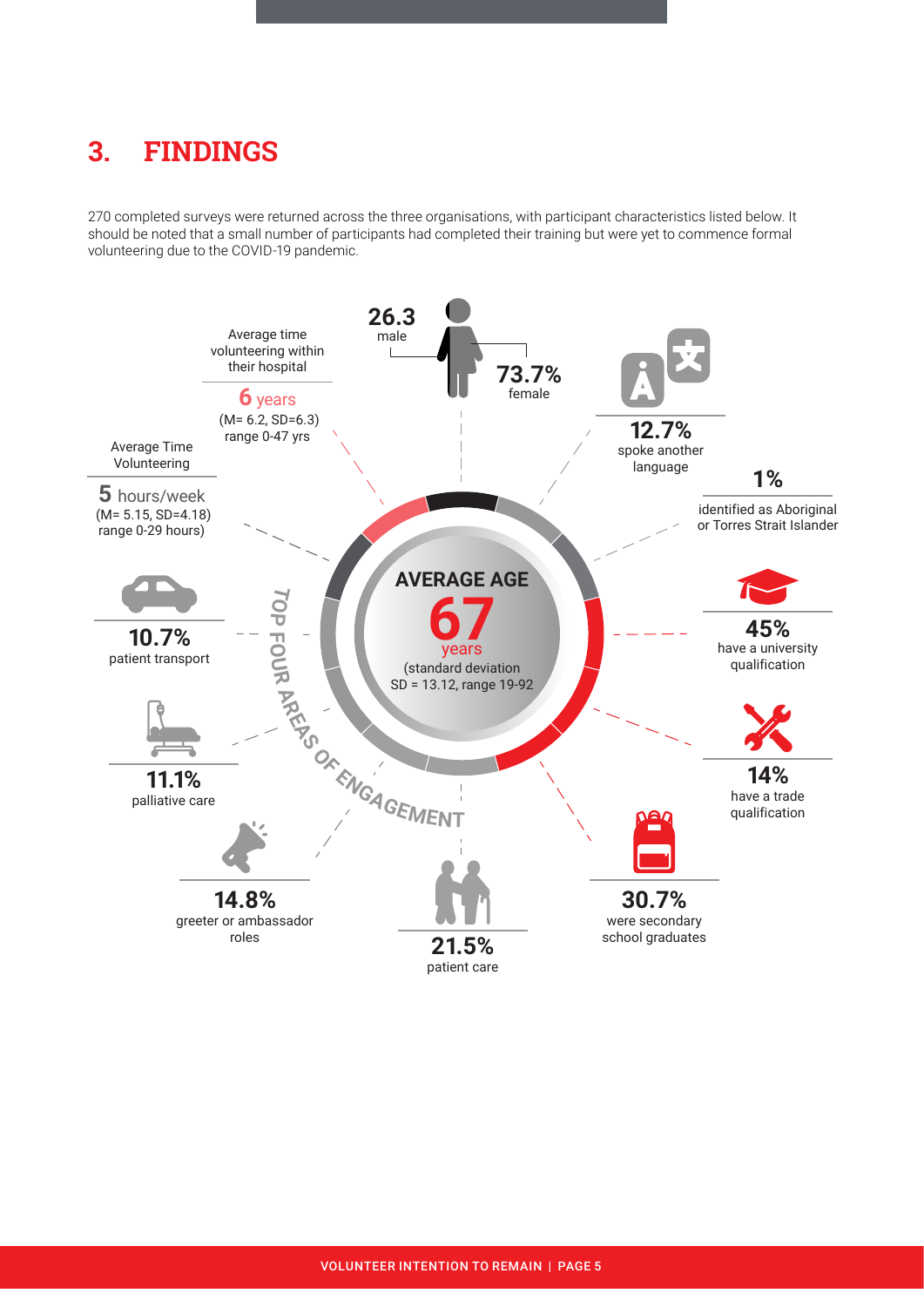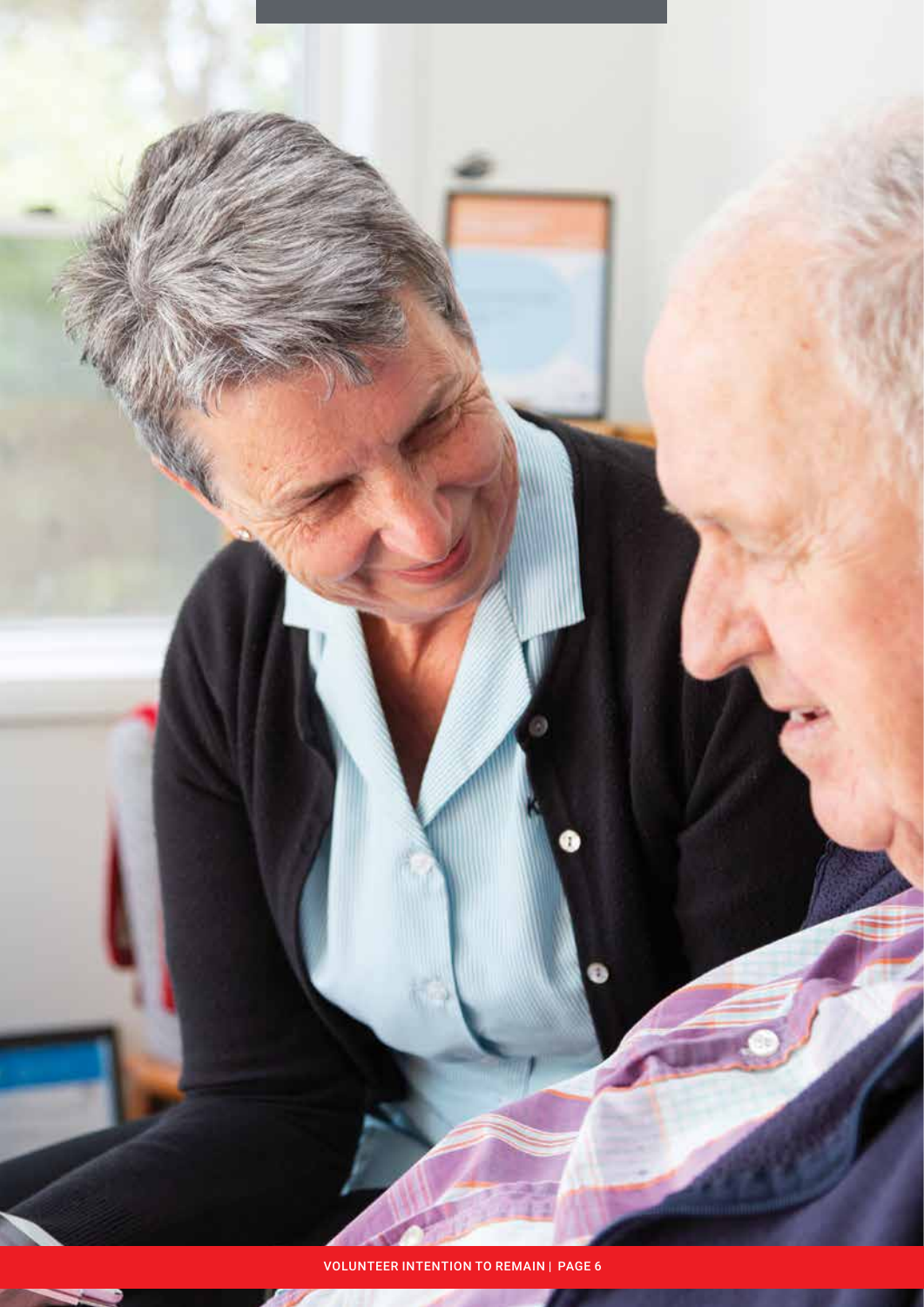The mean scores for items within the scales are outlined below (discrete percentage responses for each item are provided in Appendix 1).

#### *3.1 Volunteer engagement (UWES-9)*

- As Table 2 indicates, volunteer engagement in this sample was very high, with seven of the nine items exhibiting scores over 6 (out of a potential 7).
- The highest mean engagement scores were observed in relation to pride (6.52), enthusiasm (6.5) and happiness (6.4) related to volunteering.
- While high levels of engagement were still reported for the immersive components of health volunteering, these scores were marginally lower in relation to the other components of engagement.

#### *Table 2: Volunteer engagement*

|                                                                        | N   | <b>Minimum</b> | Maximum Mean |      | <b>Standard Deviation</b> |
|------------------------------------------------------------------------|-----|----------------|--------------|------|---------------------------|
| am proud of the volunteer work I do                                    | 237 | 3              |              | 6.52 | 0.745                     |
| I am enthusiastic about my volunteer work                              | 238 | 3              | 7            | 6.5  | 0.728                     |
| I feel happy when I am volunteering                                    | 237 | 3              | 7            | 6.4  | 0.81                      |
| Time flies when I am volunteering                                      | 238 | $\overline{2}$ | 7            | 6.23 | 0.977                     |
| When I get up in the morning I feel like going to my<br>volunteer work | 238 | 3              |              | 6.22 | 0.962                     |
| My volunteer work inspires me                                          | 238 | $\overline{2}$ | 7            | 6.18 | 1.019                     |
| At my volunteer work I feel full of energy                             | 238 | 3              | 7            | 6.17 | 0.89                      |
| I am immersed in my volunteer work                                     | 238 |                | 7            | 5.82 | 1.253                     |
| I get carried away when I am volunteering                              | 238 |                | 7            | 4.9  | 1.647                     |

#### *3.2 Organisational commitment (VCOM)*

- Volunteers were highly committed to their health services, as demonstrated in table 3 below.
- Seven out of nine items had a mean score of over 6 out of a possible 7.
- Commitment scores were highest in relation to the future of the organisation (6.68), satisfaction with choice of organisation (6.58) and pride associated with being part of the organisation (6.53).
- However, this commitment did not necessarily extend to a diversity of roles, with the mean score for acceptance of role diversity lower than other items (4.65).

#### *Table 3: Organisational commitment*

|                                                                                                   | N   | <b>Minimum</b> | <b>Maximum</b> | <b>Mean</b> | <b>Standard Deviation</b> |
|---------------------------------------------------------------------------------------------------|-----|----------------|----------------|-------------|---------------------------|
| I really care about the future of this organisation                                               | 253 | 2              | 7              | 6.68        | 0.653                     |
| I am very happy to have chosen this organisation<br>to volunteer with                             | 252 | $\overline{2}$ | 7              | 6.58        | 0.724                     |
| I am proud to say that I am part of this<br>organisation                                          | 252 | $\overline{2}$ | 7              | 6.53        | 0.825                     |
| I tell my friends that this is a great organisation to<br>volunteer for                           | 251 | 3              | 7              | 6.37        | 0.947                     |
| This organisation really inspires me to do my best<br>when it comes to my volunteer capacity      | 252 | $\overline{2}$ | 7              | 6.36        | 0.927                     |
| I feel that my values are very similar to the<br>organisation's                                   | 251 | $\mathbf{1}$   | 7              | 6.24        | 0.966                     |
| I strive to do more than is normally expected to<br>help this organisation achieve its objectives | 252 | 1              | 7              | 6.22        | 1.047                     |
| For me this is the best of all possible<br>organisations with which to collaborate                | 251 | $\overline{2}$ | 7              | 5.87        | 1.1                       |
| I would accept almost any type of position in<br>order to volunteer with this organisation        | 251 |                | 7              | 4.65        | 1.81                      |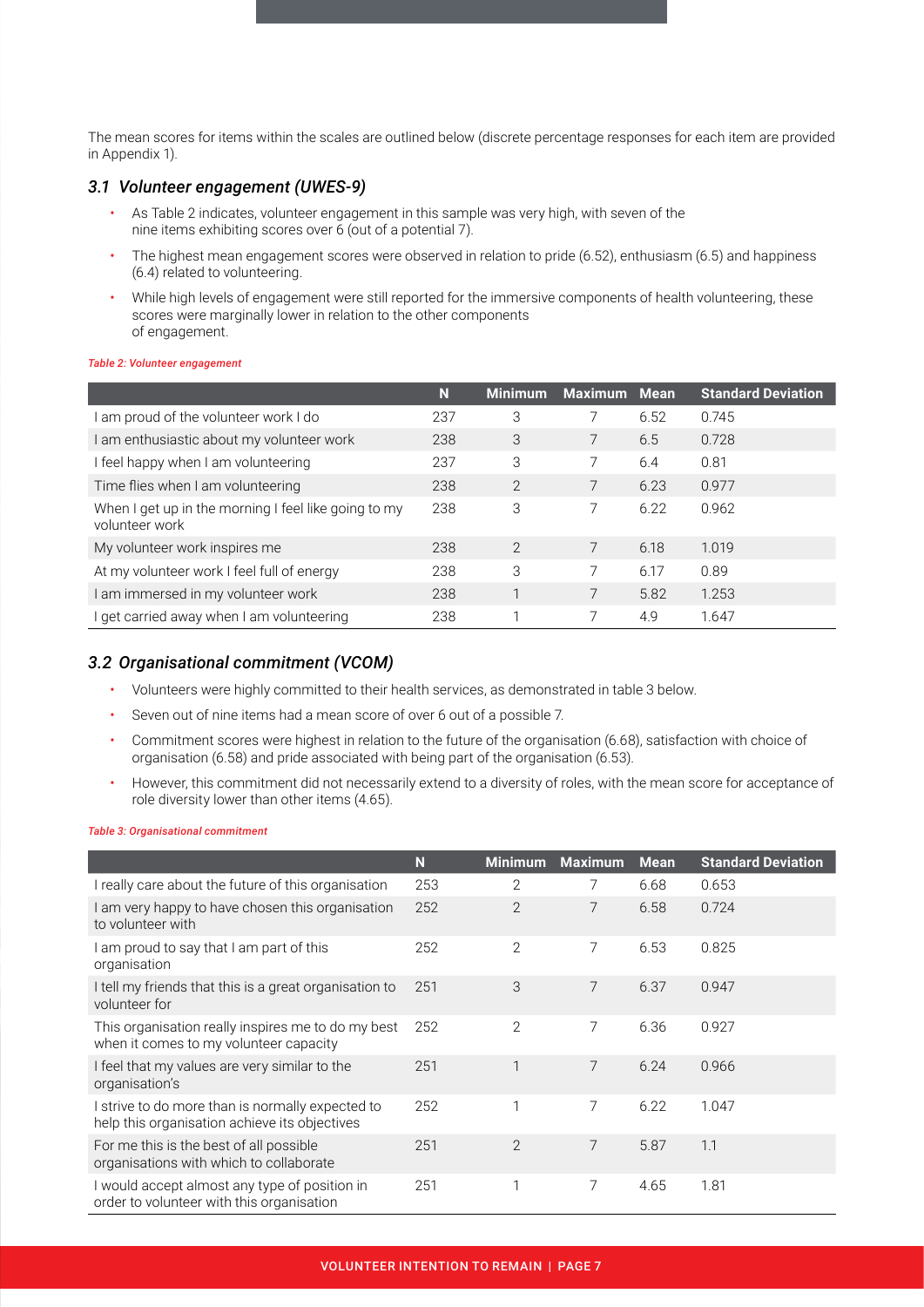#### *3.3 Alignment of volunteer tasks with volunteer motivations (VSI-M)*

- While still consistently high, mean scores for alignment of volunteer tasks with motivations were lower than the other scales, as detailed in table 4.
- The highest mean score was observed in relation to the role of volunteering in promoting awareness of personal values (6.29), with scores below 6 recorded for all other items.

#### **N Minimum Maximum Mean Standard Deviation**  My volunteering allows me to become aware of what I value 248 2 7 6.29 0.967 The tasks that I perform provide me with the opportunity to develop new social relationships 247 1 7 5.91 1.212 The tasks that I perform make me feel important and increase my self esteem 247 1 7 5.9 1.163 The tasks that I perform allow me to learn new and interesting things 247 2 7 5.78 1.187 The tasks that I perform provide me with training and experience to develop in my role 247 1 7 5.74 1.343 My volunteering helps me forget my problems  $248$  1 7 5.21 1.575

#### *Table 4: Alignment of tasks*

### *3.4 Satisfaction with tasks (VSI-TA)*

- As table 5 indicates, volunteers within health services were highly satisfied with the tasks that they were given, with all four items recording a mean score above 6.
- Participants were particularly satisfied with their contribution to the goals of the organisation (6.42) and how effectively they completed their tasks (6.35), with slightly lower scores recorded for definition of goals and assessment of performance (6.04).

#### *Table 5: Satisfaction with tasks*

|                                                                              | N   | Minimum | <b>Maximum</b> | <b>Mean</b> | <b>Standard Deviation</b> |
|------------------------------------------------------------------------------|-----|---------|----------------|-------------|---------------------------|
| believe that my volunteer activity supports<br>the goals of the organisation | 248 |         |                | 6.42        | 0.883                     |
| am satisfied with how effectively I do<br>the tasks that I am entrusted with | 248 |         |                | 6.35        | 0.821                     |
| The tasks I usually do have clearly<br>defined goals                         | 247 |         |                | 6.04        | 1159                      |
| I can easily tell if I am performing my<br>duties well                       | 248 |         |                | 6.04        | 1.088                     |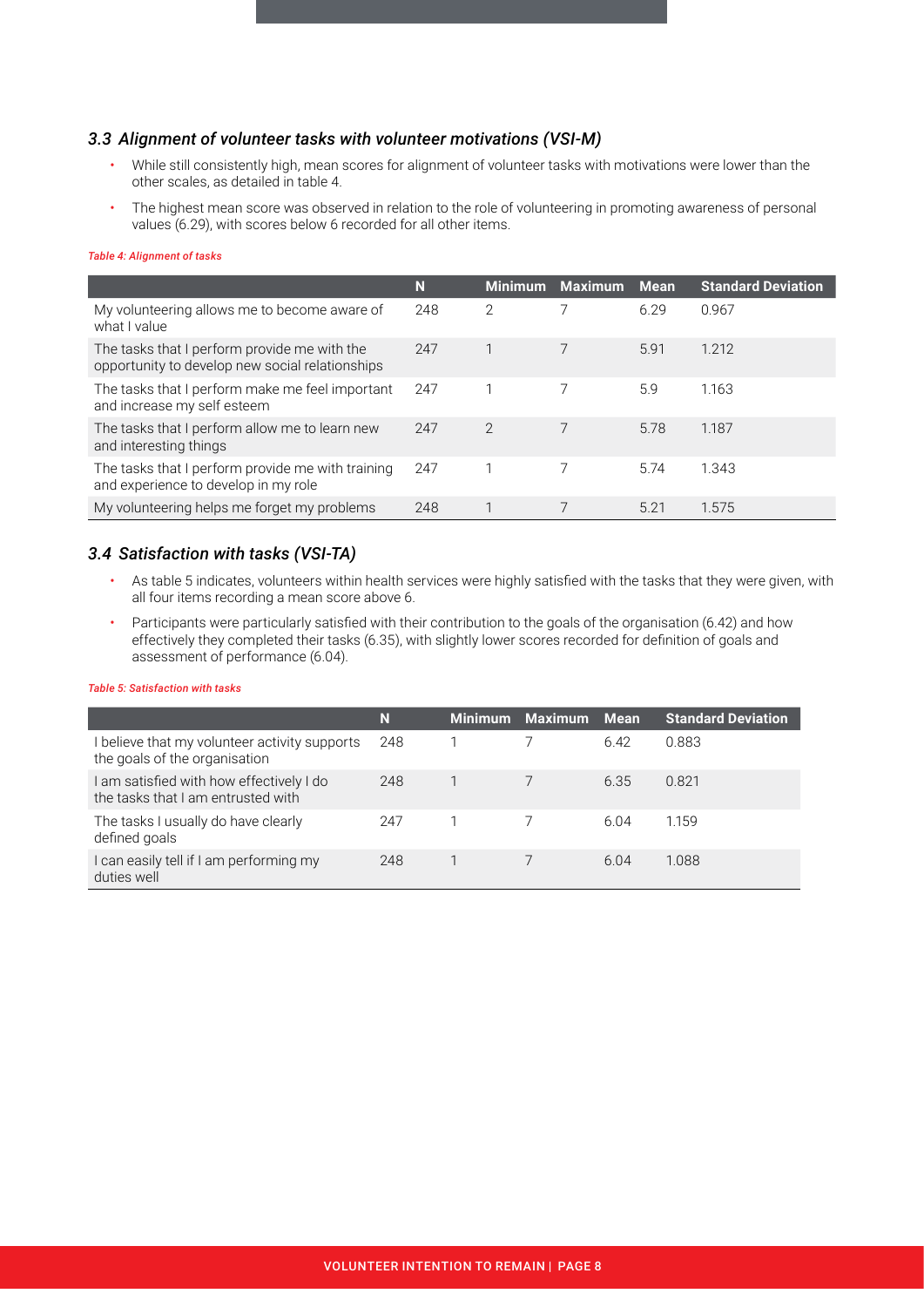### *3.5 Volunteer management satisfaction (VSI-MA)*

- Overall, volunteers were highly satisfied with the level of volunteer management within their organisations, with five out of seven items recording mean scores of above 6 (see table 6).
- Volunteers were particularly satisfied with the recognition of the role of volunteering within their organisations (6.35).
- They were least satisfied with the amount and frequency of communication between volunteers and paid staff (5.98) and processes to solve volunteer problems (5.94).

#### *Table 6: Volunteer management*

|                                                                                                                                                    | N   | <b>Minimum</b> | <b>Maximum</b> | <b>Mean</b> | <b>Standard Deviation</b> |
|----------------------------------------------------------------------------------------------------------------------------------------------------|-----|----------------|----------------|-------------|---------------------------|
| am satisfied with the recognition of the role of<br>volunteering in this organisation                                                              | 247 |                |                | 6.35        | 0.946                     |
| I am satisfied with the interest shown by the<br>organisation in considering my preferences and<br>skills when matching me to a volunteer position | 246 | $\overline{2}$ | 7              | 6.19        | 1.065                     |
| am satisfied with the general management<br>of the organisation                                                                                    | 246 | $\overline{2}$ | 7              | 6.18        | 1.012                     |
| I am satisfied with the training provided                                                                                                          | 246 | 1              | 7              | 6.15        | 1.094                     |
| I am satisfied with how the organisation<br>manages volunteers                                                                                     | 247 | 1              | 7              | 6.11        | 1.082                     |
| I am satisfied with the amount and frequency of<br>communication between volunteers and paid staff                                                 | 247 |                | 7              | 5.98        | 1.225                     |
| am satisfied with the existing processes that are<br>in place to solve problems volunteers<br>might encounter                                      | 247 |                | 7              | 5.94        | 1.176                     |

#### *3.6 Intention to remain (INT)*

• As demonstrated in table 7, the mean score for intention to remain was high, indicating that most participants intended to continue in their role as a volunteer with the organisation in two years' time.

#### *Table 7: Intention to remain*

|                                                   |     |  |      | Minimum Maximum Mean Standard Deviation |
|---------------------------------------------------|-----|--|------|-----------------------------------------|
| I am likely to continue in my role as a volunteer | 239 |  | 6.23 | 1.303                                   |
| for this organisation in two years' time          |     |  |      |                                         |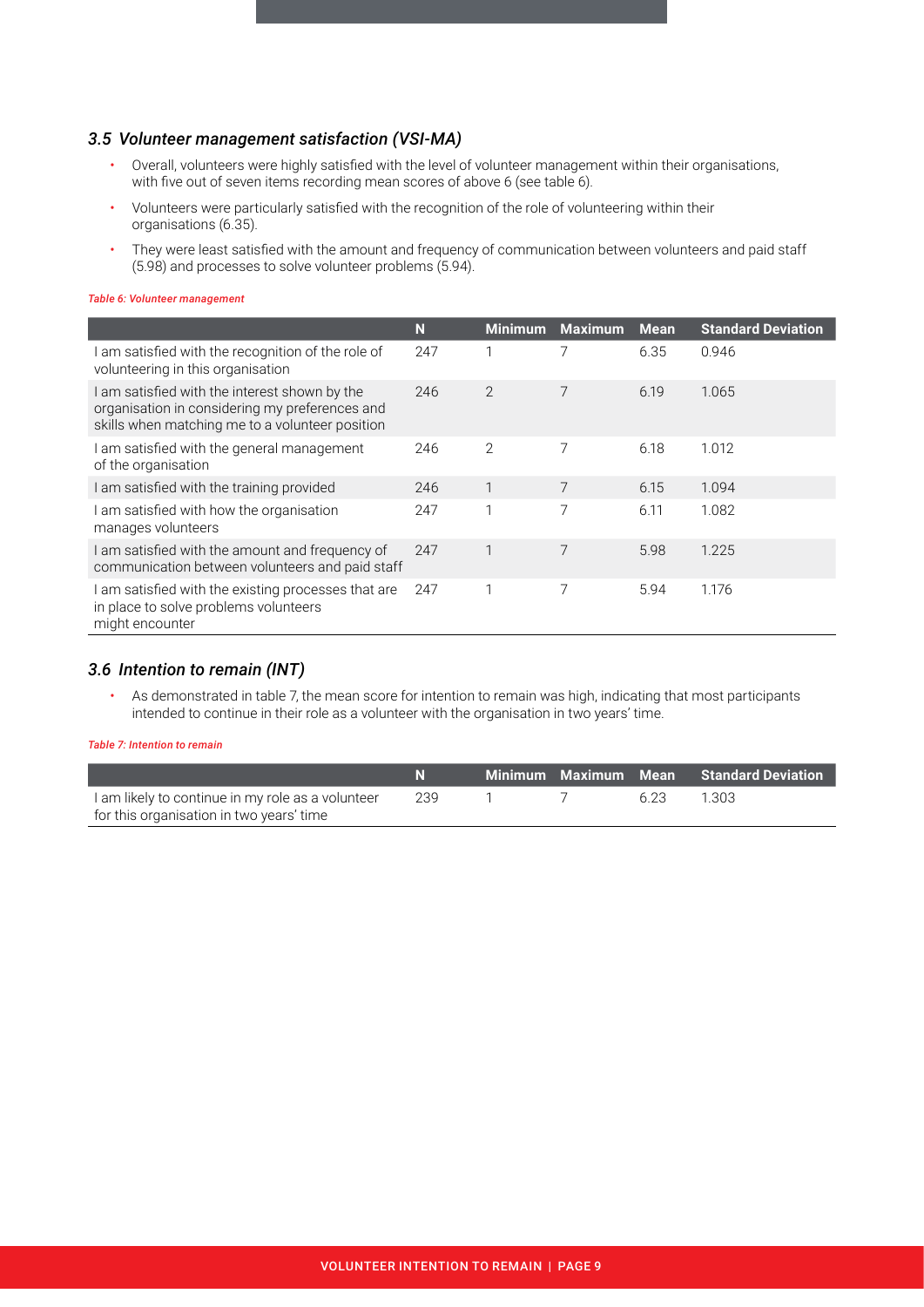### *3.7 Relationship between volunteer satisfaction, organisational commitment, volunteer engagement and intention to remain*

Table 8 provides the mean scores and standard deviations of all of the variables listed above, and the correlations between the variables in the total sample.

- Mean scores associated with the volunteer engagement, organisational commitment, volunteer satisfaction and intention to remain scales were high. Apart from intention to remain (6.23), mean scores were highest for satisfaction with tasks (6.21 from a possible 7), and lowest for satisfaction with alignment of tasks with motivations (5.80 from a possible 7).
- Mean scores for the scales reported are higher than those reported among volunteer populations in not-for-profit organisations, with the exception of those related to alignment of tasks with volunteer motivation (Vecina, Chacón et al. 2012).

|                 | M    | <b>SD</b> |          | $\overline{2}$ | 3        | 4        | 5        | 6 |
|-----------------|------|-----------|----------|----------------|----------|----------|----------|---|
| <b>1.UWES-9</b> | 6.10 | .77       |          |                |          |          |          |   |
| 2.VCOM          | 6.17 | .76       | $.774**$ | 1              |          |          |          |   |
| 3.VSI M         | 5.80 | .92       | $.727**$ | $.700**$       |          |          |          |   |
| 4.VSI TA        | 6.21 | .79       | $.620**$ | $.658**$       | $.660**$ |          |          |   |
| 5. VSI MA       | 6.12 | .87       | .524**   | $.608**$       | $.554**$ | $.532**$ |          |   |
| 6.INT           | 6.23 | 1.3       | $.468**$ | $.389**$       | $.287**$ | $.253**$ | $.331**$ | ┑ |

#### *Table 8: Means, standard deviations, and correlations among variables*

Table 1 provides the correlations between the key variables, which were calculated using Pearson's product-movement correlation coefficient.

- A high level of statistical significance was observed between all the variables (p <.001 level), indicating that within Victorian public sector health organisations, there is a strong relationship between volunteer satisfaction (with tasks and with management), commitment, engagement and intention to remain.
- There was a medium positive correlation between intention to remain with the organisation and volunteer engagement ( $r = 0.468$ ), organisational commitment ( $r = 0.389$ ), and volunteer management satisfaction ( $r = 0.331$ ). Only a small positive correlation was found with intention to remain and task satisfaction (r= 0.253), and volunteer motivations (r= 0.287).
- In relation to satisfaction with management, there was a large positive correlation between satisfaction with volunteer management and volunteer commitment (r = 0.608), volunteer engagement (r=0.524), satisfaction with tasks (r=0.532) and motivations (r=.0.554).
- Independent t-tests conducted to compare all the above variables in relation to individual characteristics (age, education level and gender), revealed no significant results.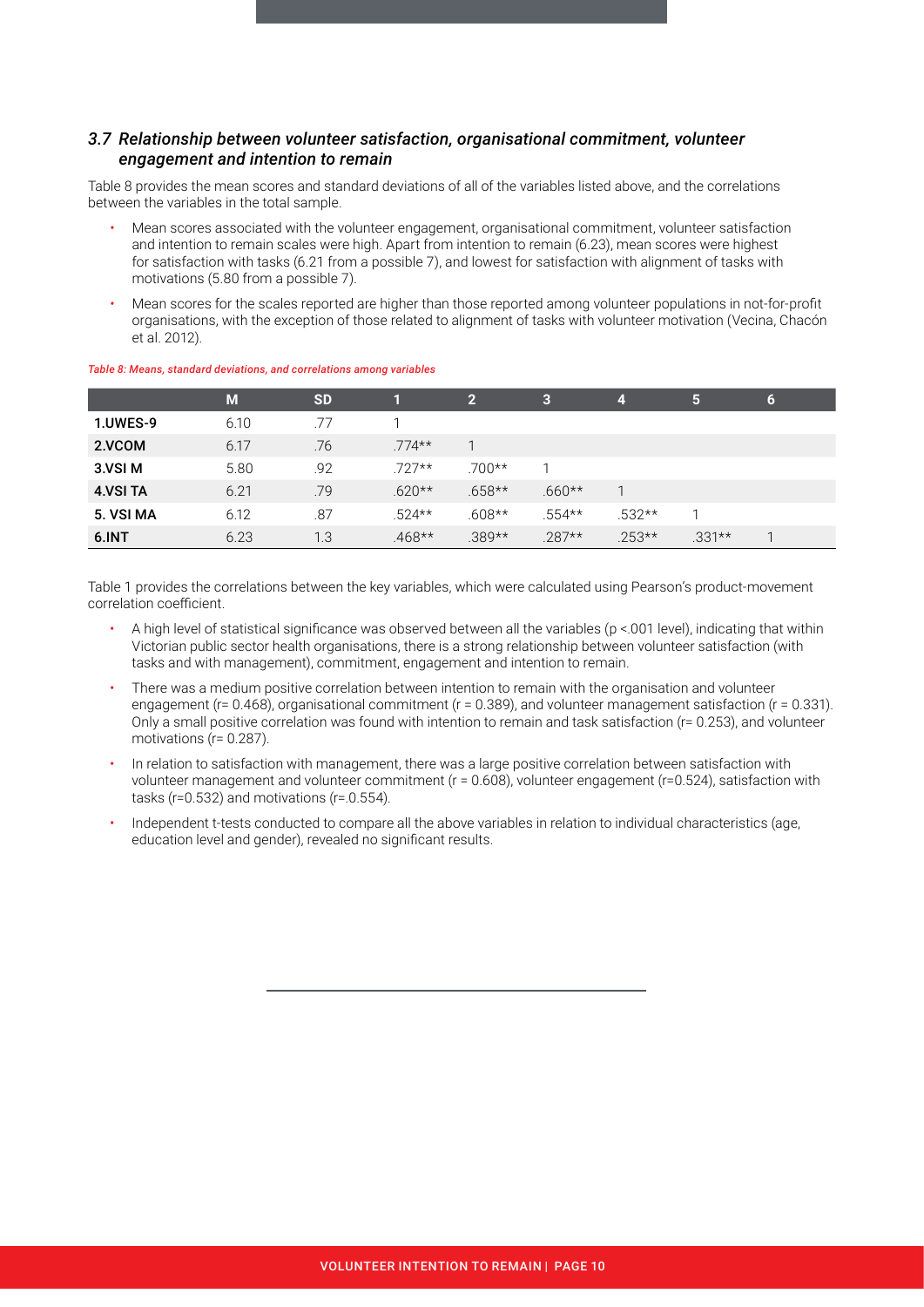# **4. DISCUSSION AND RECOMMENDATIONS**

This study has presented findings from the largest international study to date that examines intention to remain among volunteers, and the first to explore this among public sector health organisations. It has identified that **levels of volunteer satisfaction, commitment and engagement are positively correlated with intention to remain among Victorian public sector health service volunteers.** In doing so, the following findings are noted:

### *Victorian public sector health service volunteers are highly satisfied, committed and engaged, with high levels of intention to remain.*

- Satisfaction with tasks recorded the highest mean score, with the mean score for alignment of volunteer tasks with }motivations comparatively lower than the other scale items.
- When considered against other studies, this research has demonstrated higher mean scores when compared with volunteers in the not-for-profit sector (Vecina, Chacón et al. 2012).

### *Retention of volunteers is correlated with volunteer engagement, commitment and satisfaction.*

These findings confirm other studies that have found that if volunteers are engaged, share in the purpose of the organisation and feel satisfied with their management and in the tasks they are given they are likely to remain (Vecina, Chacón et al. 2013).

This suggests that monitoring and benchmarking levels of volunteer satisfaction, commitment and engagement (using standardised measures) on a regular basis by health organisations and volunteer managers will be beneficial in retaining volunteers. Given the significant disruption that COVID19 has posed to volunteer retention, as noted in the recent *Victorian State of Volunteering Report* (Volunteering Victoria 2020), tracking volunteer satisfaction, commitment and engagement is critical in ensuring that volunteers are effectively integrated back into health services.

#### RECOMMENDATION 1:

All health organisations and volunteer managers should have a formal procedure in place to conduct standardised benchmarking related to volunteer satisfaction, commitment and engagement on a regular basis.

### *Volunteer engagement demonstrated the strongest relationship with intention to remain, followed by organisational commitment and volunteer management satisfaction.*

This indicates that strategies targeted at volunteer engagement, fostering organisational commitment and developing the competencies of health volunteer managers will likely be most beneficial in retaining health service volunteers. This is important in providing quality volunteer experiences, which is outlined as a key priority within the proposed *Victorian Volunteer Strategy*. Recent consultations conducted as part of the *State of Volunteering* report (Volunteering Victoria 2020) also highlight the importance of volunteering in fostering social connectivity and engagement.

### RECOMMENDATION 2:

Health organisations and volunteer managers should have specific strategies and activities integrated into their volunteer programs to ensure that volunteers feel engaged and committed to the organisation.

Ensuring that health volunteer managers and leaders, and health organisations have the competency to foster volunteer engagement and commitment is critical. Professional development of health volunteer managers is important in supporting their ability to ensure volunteer engagement and commitment. Consistent with factors associated with engagement, commitment and satisfaction with management examined in this study, capacity building among volunteer managers within the health sector should focus on:

- ° Developing volunteer roles, activities and initiatives that increase volunteer levels of care for, and pride in health sector organisations
- Increasing recognition of the role of volunteers within public sector health organisations
- Fostering appropriate levels of communication between volunteers and paid staff
- ° Developing rigorous processes relating to management and training of, and conflict resolution among volunteers
- Flexibility and diversity in catering for volunteers' preferences and skills.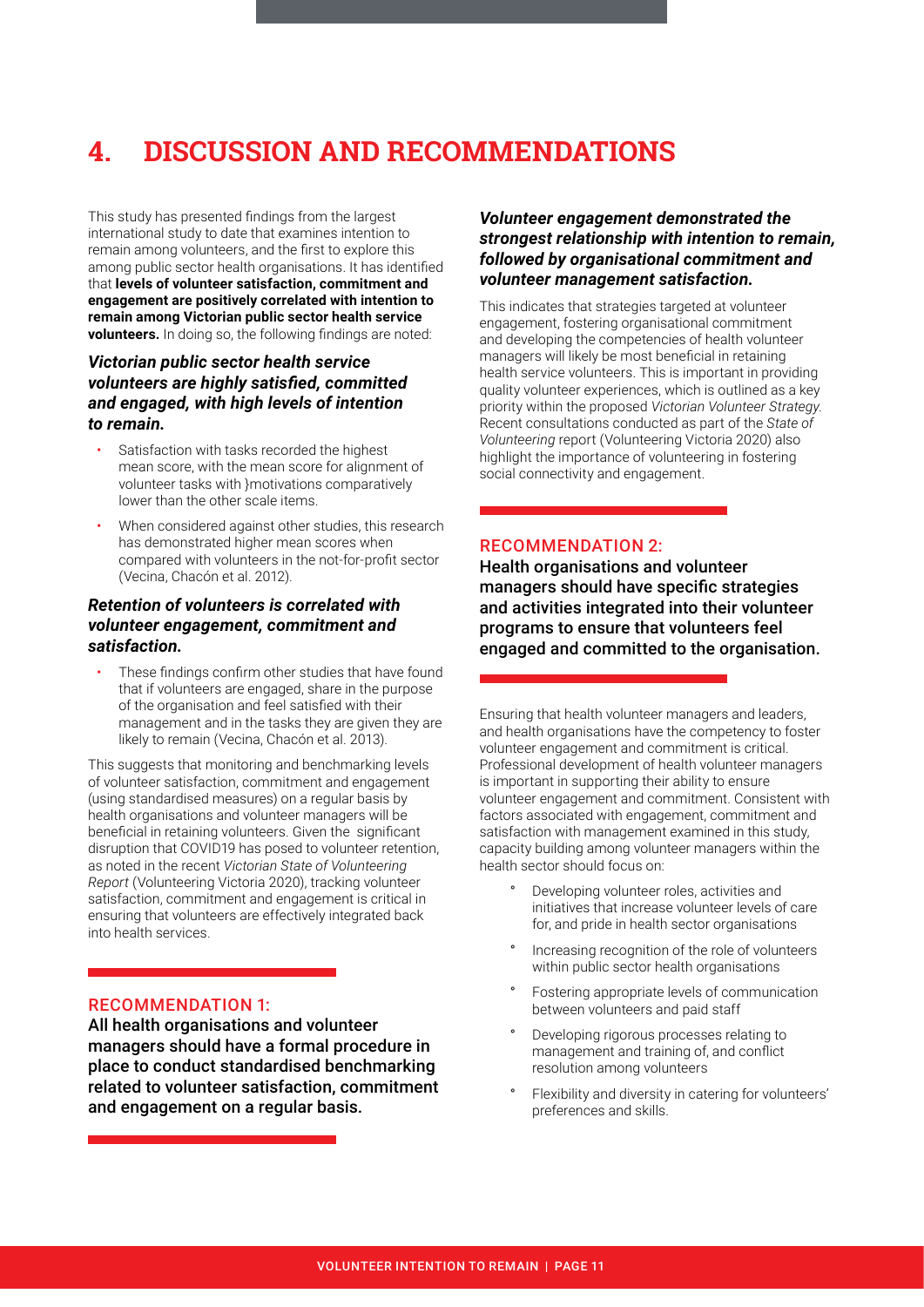As outlined in recommendation 3 below, resource commitment should be provided by health organisations to support development of competencies in these key areas. Best-practice volunteer management has been identified as a key enabler to strengthening volunteering in Victoria within the current *Victorian Volunteer Strategy* (Victorian Government 2020). Challenges to effective volunteer management have also been highlighted within the recent *State of Volunteering* report (Volunteering Victoria 2020). This report called for increased recognition of costs of volunteer management though government funding and organisational leadership. Supporting progression of health volunteer management competencies through professional development activities will play an important role in ensuring that volunteers are engaged.

#### RECOMMENDATION 3:

Health organisations should provide resource commitment for volunteer manager professional development, specifically targeting training, management skills, staffvolunteer relations and conflict resolution.

This study was conducted across only three Victorian public sector health services, and consequently cannot be considered representative of the views of all health service volunteers. More work is needed across geographically diverse health services, as well as in relation to different types of health sector organisations.

A major limitation of this study is that we were not able to interrogate findings by geographical context, given the small number of health services, with the ethical approval process prohibitive in recruiting a greater diversity of health sector organisations. However, this initial study has provided greater understanding in relation to factors influencing intention to remain among Victorian public health sector volunteers, which will provide significant insight for health services and health volunteer managers.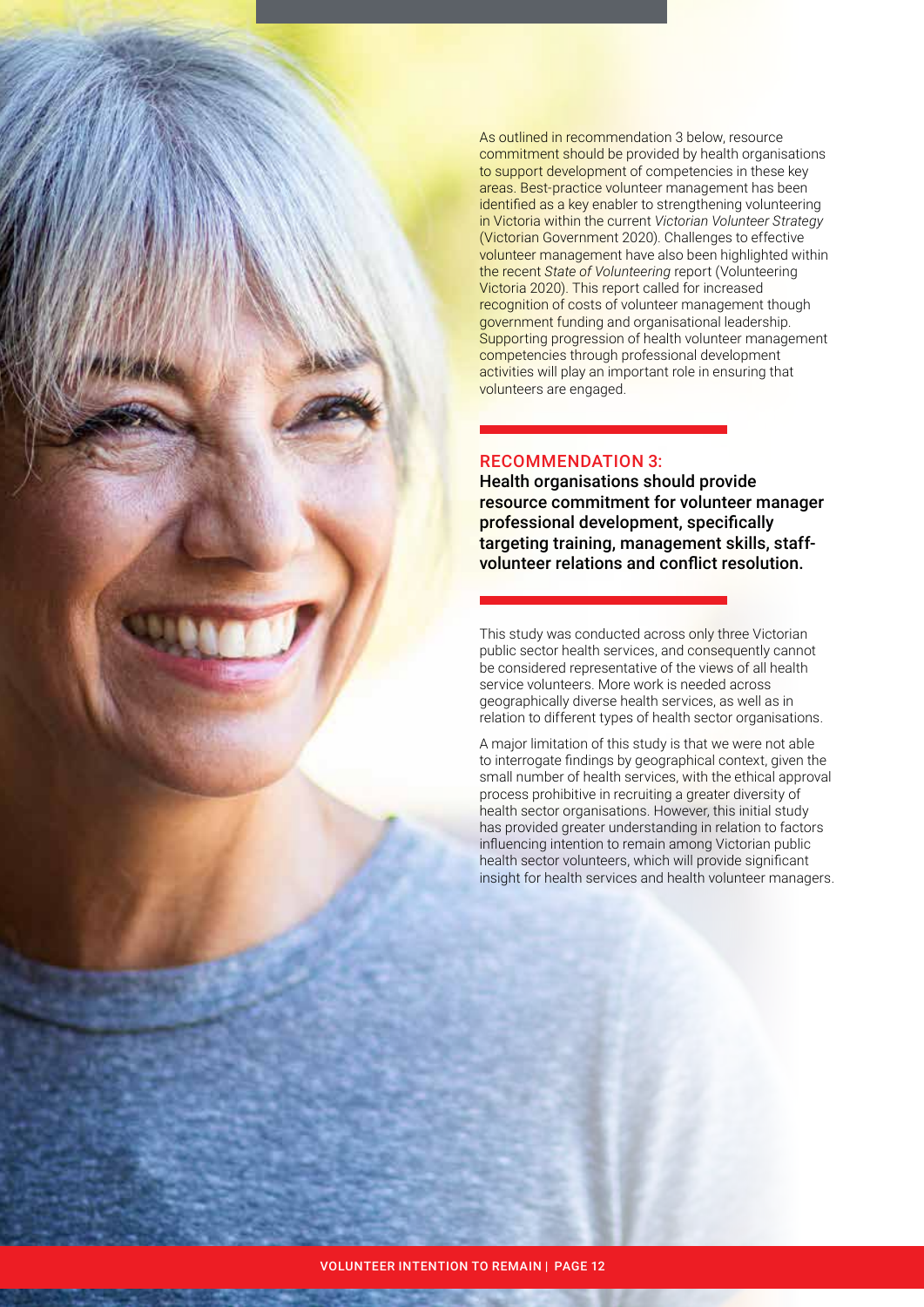# **5. REFERENCES**

Bakker, A. B., et al. (2008). "Work engagement: An emerging concept in occupational health psychology." *Work & stress* **22**(3): 187-200.

Ferreira, M. R., et al. (2015). "Volunteering for a lifetime? Volunteers' intention to stay in Portuguese hospitals." *Voluntas: International Journal of Voluntary and Nonprofit Organizations* **26**(3): 890-912.

Handy, F. and N. Srinivasan (2004). "Valuing Volunteers: An Economic Evaluation of the Net Benefits of Hospital Volunteers." *Nonprofit and Voluntary Sector Quarterly* **33**: 28-54.

Handy, F. and N. Srinivasan (2005). "The Demand for Volunteer Labor: A Study of Hospital Volunteers." *Nonprofit and Voluntary Sector Quarterly* **34**: 491-509.

Hotchkiss, R., et al. (2008). "Valuing volunteers: the impact of volunteerism on hospital performance." *Academy of Management Proceedings* **No. 1. Briarcliff Manor, NY 10510: Academy of Management, 2008**.

Ministerial Council for Volunteers (2017). Volunteers in Victoria: Trends, challenges and opportunities. State of Victoria, Ministerial Council for Volunteers

Mowday, R. T., et al. (1979). "The measurement of organizational commitment." *Journal of vocational behavior* **14**(2): 224-247.

O'Donohue, W. and L. Nelson (2009). "The psychological contracts of Australian hospital volunteer workers." *Australian Journal on Volunteering* **9**.

Radha Prabhu, V., et al. (2008). "Evaluation of a hospital volunteer program in rural Australia." *Australian Health Review*(32): 265-270.

Rogers, S. E., et al. (2013). "Challenges and Opportunities in Healthcare Volunteer Management: Insights from Volunteer Administrators." *Hospital Topics* **91**: 43-51.

Schaufeli, W. B., et al. (2006). "The measurement of work engagement with a short questionnaire: A cross-national study." *Educational and psychological measurement* **66**(4): 701-716.

Vecina, M., et al. (2012). "Volunteer engagement: Does engagement predict the degree of satisfaction among new volunteers and the commitment of those who have been active longer?" *Applied Psychology* **61**(1): 130-148.

Vecina, M. J., et al. (2009). "Volunteer satisfaction: Internal structure and relationship with permanence in organizations." *Psicothema* **21**(1): 112-117.

Vecina, M. L., et al. (2013). "Volunteer engagement and organizational commitment in nonprofit organizations: What makes volunteers remain within organizations and feel happy?" *Journal of Community Psychology* **41**(3): 291-302.

Victorian Government (2020). "Victorian Volunteer Strategy." from https://engage.vic.gov.au/ victorian-volunteer-strategy.

Volunteering Victoria (2020). State of Volunteering in Victoria 2020 Melbourne, Volunteering Victoria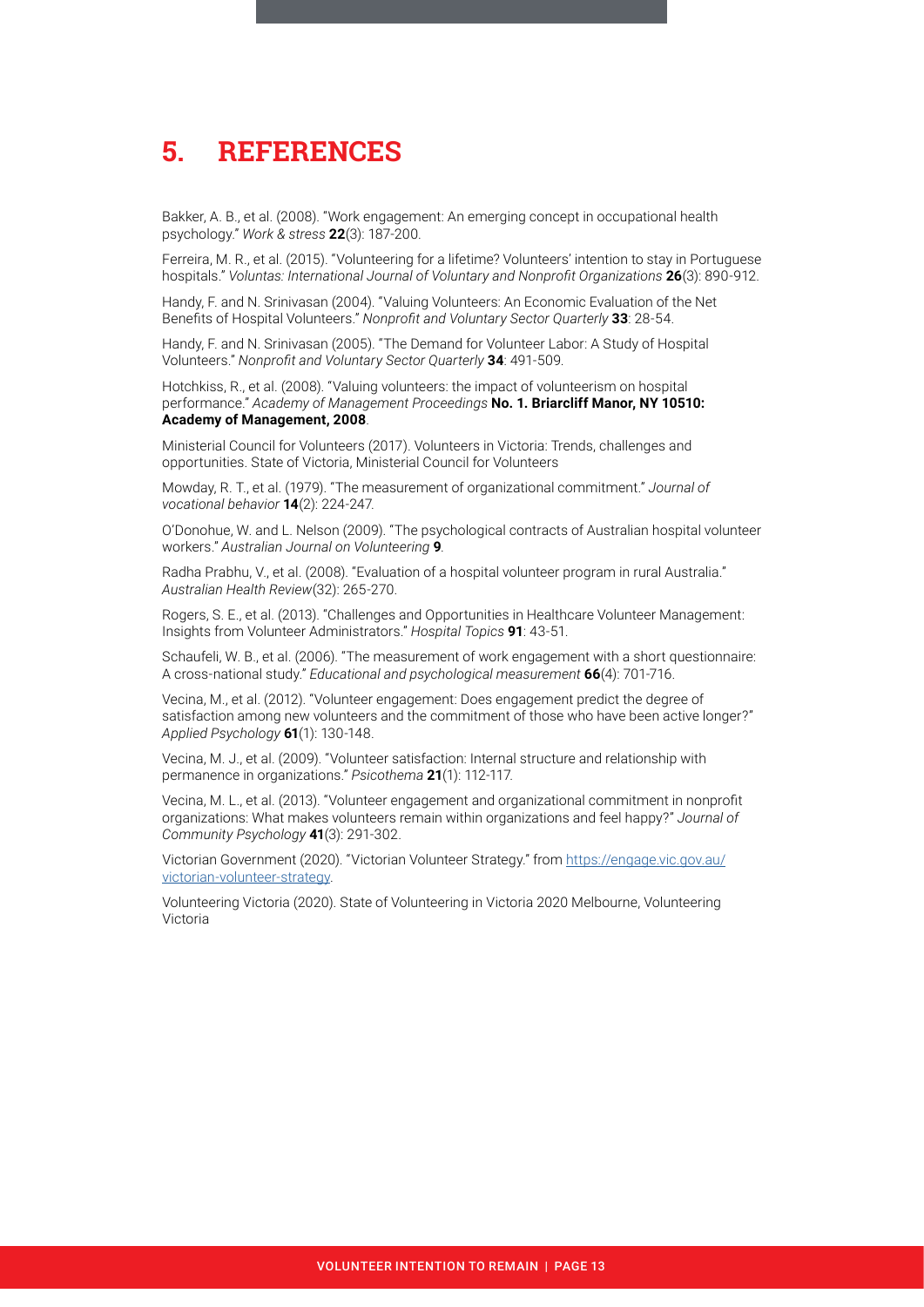# **APPENDIX 1: SCALE ITEMS: RAW DATA (PERCENTAGE VALUE)**

## *3.1 Volunteer engagement (UWES-9)*

|                                                                        | Agree to some<br>extent | <b>Disagreed to</b><br>some extent | <b>Indifferent</b> |
|------------------------------------------------------------------------|-------------------------|------------------------------------|--------------------|
| I am enthusiastic about my volunteer work                              | 98.73%                  | 0.42%                              | 0.84%              |
| I am proud of the volunteer work I do                                  | 97.89%                  | 0.84%                              | 1.27%              |
| I feel happy when I am volunteering                                    | 97.46%                  | 0.42%                              | 2.11%              |
| At my volunteer work I feel full of energy                             | 96.22%                  | 0.84%                              | 2.94%              |
| Time flies when I am volunteering                                      | 93.27%                  | 1.68%                              | 5.04%              |
| My volunteer work inspires me                                          | 92.44%                  | 2.1%                               | 5.46%              |
| When I get up in the morning I feel like going to<br>my volunteer work | 92.01%                  | 0.84%                              | 7.14%              |
| I am immersed in my volunteer work                                     | 84.87%                  | 5.04%                              | 10.08%             |
| I get carried away when I am volunteering                              | 78.99%                  | 14.28%                             | 21.01%             |

## *3.2 Organisational commitment (VCOM)*

|                                                                                                   | <b>Agree to some</b><br>extent | <b>Disagreed to</b><br>some extent | <b>Indifferent</b> |
|---------------------------------------------------------------------------------------------------|--------------------------------|------------------------------------|--------------------|
| I really care about the future of this<br>organisation                                            | 98.81%                         | 0.40%                              | 0.79%              |
| I am very happy to have chosen this<br>organisation to volunteer with                             | 98.81%                         | 0.8%                               | 0.4%               |
| I am proud to say that I am part of this<br>organisation                                          | 96.43%                         | 0.8%                               | 2.78%              |
| This organisation really inspires me to do my<br>best when it comes to my volunteer capacity      | 95.24%                         | 0.79%                              | 3.97%              |
| I feel that my values are very similar to the<br>organisation's                                   | 94.03%                         | 1.2%                               | 4.78%              |
| I tell my friends that this is a great organisation<br>to volunteer for                           | 93.62%                         | 0.8%                               | 5.58%              |
| I strive to do more than is normally expected<br>to help this organisation achieve its objectives | 92 45%                         | 1.59%                              | 5.95%              |
| For me this is the best of all possible<br>organisations with which to collaborate                | 85.65%                         | 1.2%                               | 13.15%             |
| I would accept almost any type of position in<br>order to volunteer with this organisation        | 57.76%                         | 27.09%                             | 15.14%             |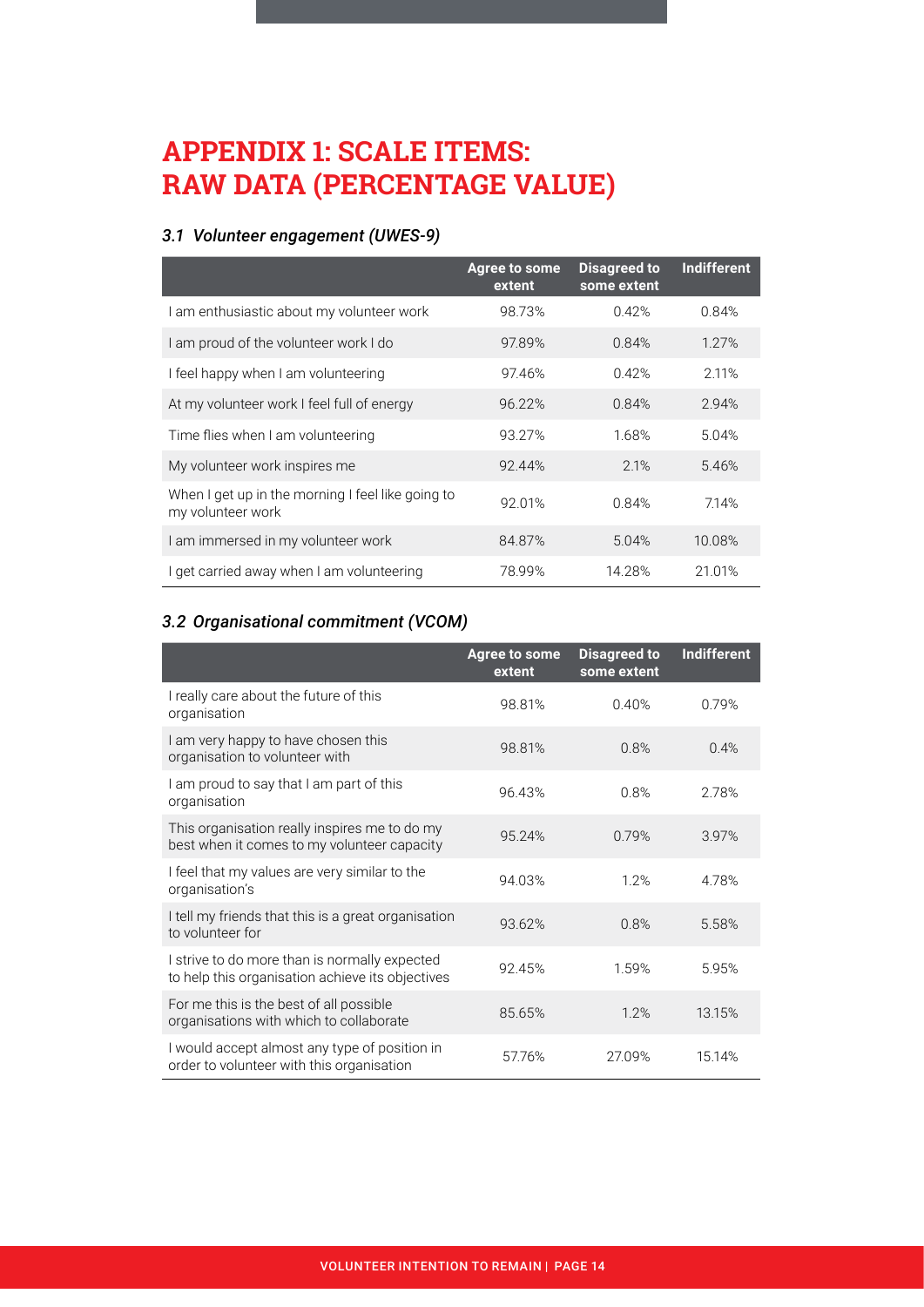## *3.3 Alignment of volunteer tasks with volunteer motivations (VSI-M)*

|                                                                                                    | <b>Agree to some</b><br>extent | <b>Disagree to</b><br>some extent | <b>Indifferent</b> |
|----------------------------------------------------------------------------------------------------|--------------------------------|-----------------------------------|--------------------|
| My volunteering allows me to become aware<br>of what I value                                       | 93.95%                         | 1.61%                             | 6.85%              |
| The tasks that I perform provide me with<br>the opportunity to develop new social<br>relationships | 87.85%                         | 4.44%                             | 7.69               |
| The tasks that I perform make me feel<br>important and increase my self esteem                     | 87.46%                         | 2.43%                             | 10.12%             |
| The tasks that I perform allow me to learn new<br>and interesting things                           | 85.42%                         | 2.83%                             | 11.74%             |
| The tasks that I perform provide me with<br>training and experience to develop in my role          | 83.4%                          | 6.07%                             | 10.53%             |
| My volunteering helps me forget my problems                                                        | 66.93%                         | 10.89%                            | 2218%              |

# *3.4 Satisfaction with tasks (VSI-TA)*

|                                                                                | Agree to some<br>extent | <b>Disagree to</b><br>some extent | <b>Indifferent</b> |
|--------------------------------------------------------------------------------|-------------------------|-----------------------------------|--------------------|
| I am satisfied with how effectively I do the<br>tasks that I am entrusted with | 9717%                   | 0.4%                              | 242%               |
| I believe that my volunteer activity supports<br>the goals of the organisation | 9517%                   | 0.8%                              | 4 0 3%             |
| I can easily tell if I am performing my<br>duties well                         | 91 94%                  | 242%                              | 5.65%              |
| The tasks I usually do have clearly<br>defined goals                           | 88.26%                  | 281%                              | 891%               |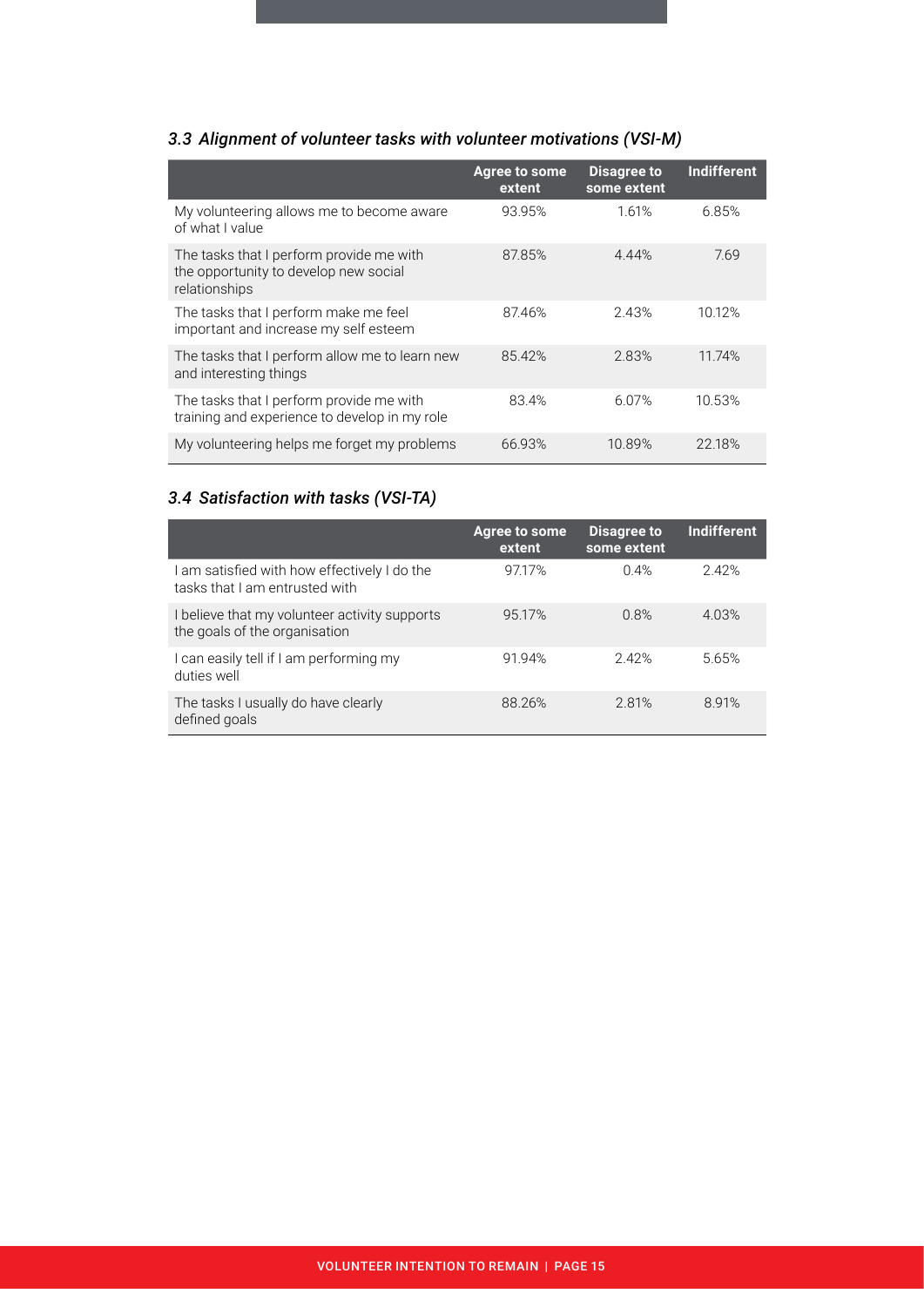## *3.5 Volunteer management satisfaction (VSI-MA)*

|                                                                                                                                                       | Agree to some<br>extent | <b>Disagreed to</b><br>some extent | <b>Indifferent</b> |
|-------------------------------------------------------------------------------------------------------------------------------------------------------|-------------------------|------------------------------------|--------------------|
| I am satisfied with the recognition of the role<br>of volunteering in this organisation                                                               | 97.97%                  | 1.61%                              | 2.02%              |
| I am satisfied with how the organisation<br>manages volunteers                                                                                        | 92.71%                  | 3.64%                              | 3.64%              |
| I am satisfied with the general management of<br>the organisation                                                                                     | 92.68%                  | 1.63%                              | 5.69%              |
| I am satisfied with the training provided                                                                                                             | 91.87%                  | 2.44%                              | 5.69%              |
| I am satisfied with the interest shown by the<br>organisation in considering my preferences<br>and skills when matching me to a volunteer<br>position | 90.66%                  | 1.22%                              | 8.13%              |
| I am satisfied with the existing processes<br>that are in place to solve problems volunteers<br>might encounter                                       | 89.07%                  | 3.23%                              | 7.69%              |
| I am satisfied with the amount and frequency<br>of communication between volunteers and<br>paid staff                                                 | 88.66%                  | 5.25%                              | 6.07%              |

## *3.6 Intention to remain (INT)*

|                                                                                               | Agree to some Disagreed to<br>extent | some extent | Indifferent |
|-----------------------------------------------------------------------------------------------|--------------------------------------|-------------|-------------|
| I am likely to continue in my role as a volunteer<br>for this organisation in two years' time | 8913%                                | 6 69%       | 418%        |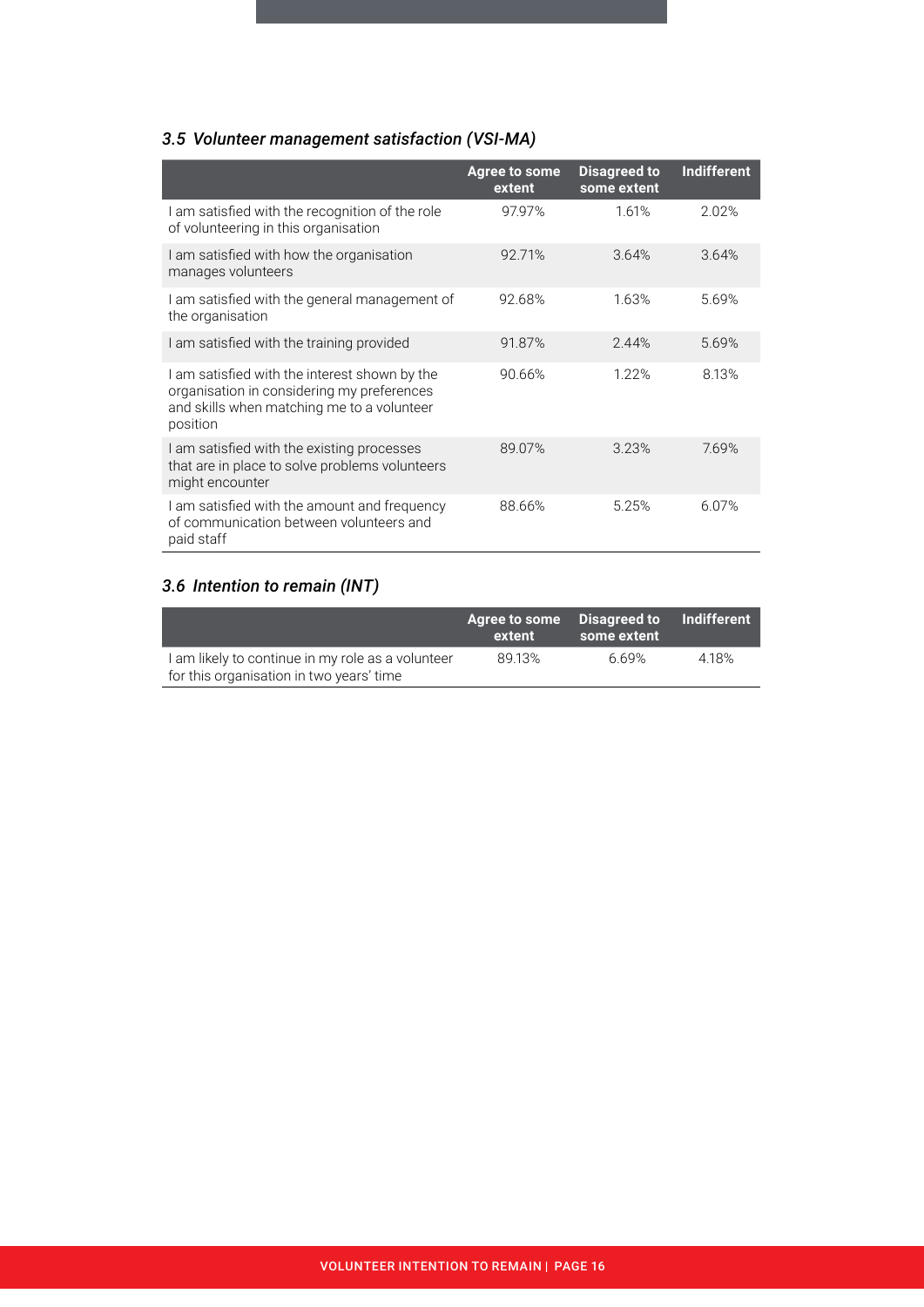